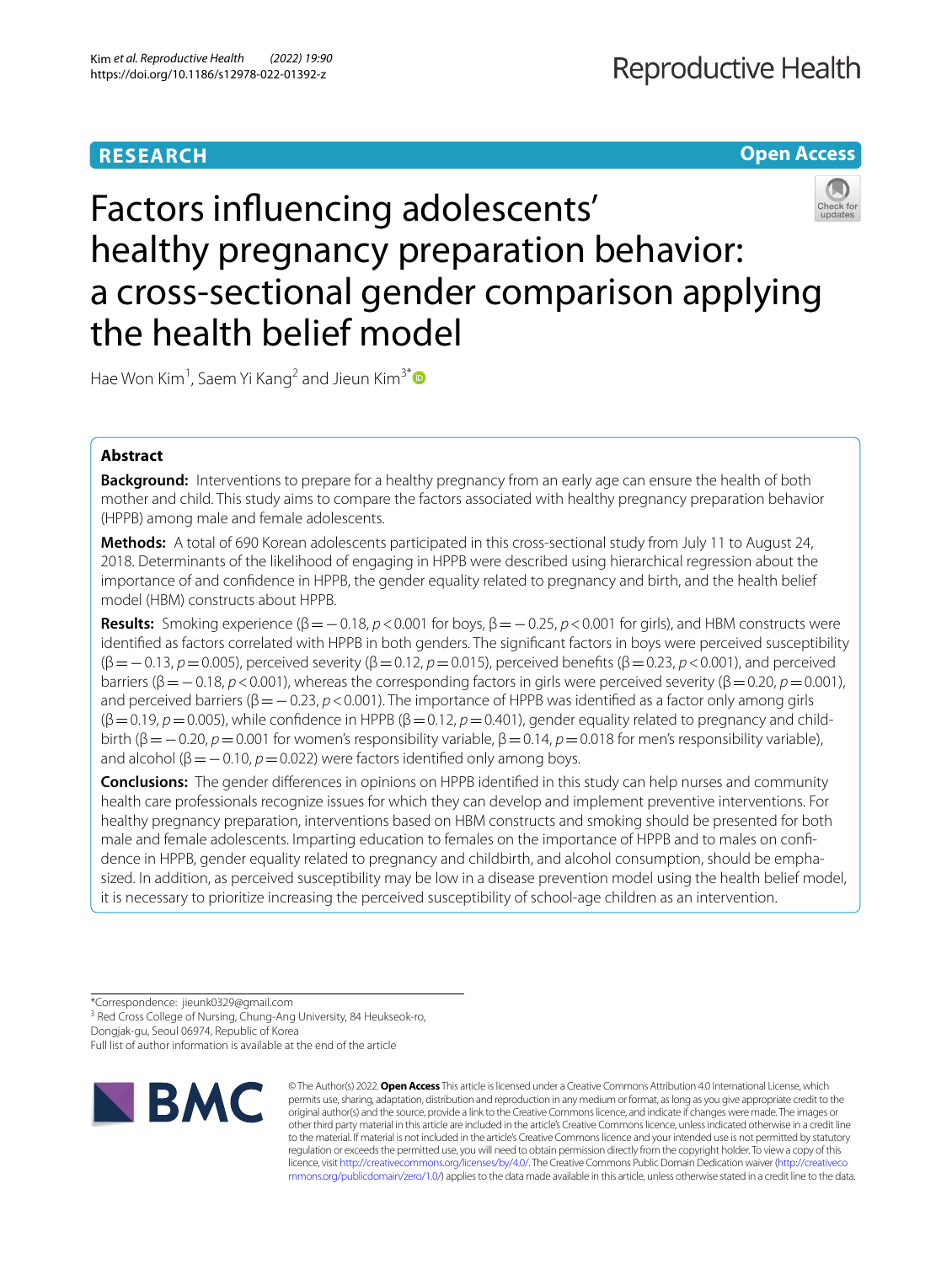# **Plain Language Summary**

In the context of pregnancy preparation, attention has recently shifted from the period just before pregnancy to the early years, or even throughout one's life. The World Health Organization identifes adolescents as requiring specifc attention. Adolescents' health behaviors can impact their adulthood years and have signifcant repercussions on the health of the future generation. In addition, recent studies consistently report that the preparedness of both men and women is essential to pregnancy preparation. Therefore, it is now time to present a new strategy by identifying and grasping the diferent factors that infuence the two genders. This study can raise awareness of healthy pregnancy preparation behavior from adolescence onwards of both genders. There were diferences in factors afecting HPPB by gender. For healthy pregnancy preparation, interventions based on HBM constructs and smoking should be presented for both male and female adolescents. Imparting education to females on the importance of HPPB ( $\beta$  = 0.19, *p*=0.005) and males on confidence in HPPB (β=0.12, *p*=0.401), gender equality related to pregnancy and childbirth (β=−0.20, *p*=0.001 for women's responsibility variable, β=0.14, *p*=0.018 for men's responsibility variable), and alcohol consumption (β=−0.10, *p*=0.022) should be emphasized; and efective healthy pregnancy preventive strategies should be developed based on these fndings. Interventions to prepare for a healthy pregnancy from an early age can ensure the health of both mother and child.

**Keywords:** Adolescent, Health promotion/wellness behaviors, Health beliefs, Lifestyle change, Reproductive health

# **Background**

In the context of pregnancy preparation, attention has recently shifted from the period just before pregnancy to the early years, or even throughout one's life  $[1, 2]$  $[1, 2]$  $[1, 2]$  $[1, 2]$  $[1, 2]$ . The International Federation of Gynecology and Obstetrics recommends that maternal health be part of a life course approach to dealing with women's overall health  $[3]$  $[3]$ . The CDC (2020a) stated that planning for pregnancy relates to people becoming and staying healthy overall, throughout their lives, and presented 10 actions to achieve that state. However, studies show that many young people do not plan or prepare for pregnancy [[4](#page-8-3)], with only a small proportion planning a pregnancy following lifestyle recommendations such as intake of folic acid and cessation of smoking and alcohol consumption  $[5, 6]$  $[5, 6]$  $[5, 6]$  $[5, 6]$  $[5, 6]$ . This causes the health of the fetus, mother, and, eventually, the family to deteriorate [[7,](#page-8-6) [8](#page-8-7)].

The WHO identifies adolescents as requiring specific attention . Adolescents' health behaviors can impact their adulthood years and have signifcant repercussions on the health of the future generation [[3\]](#page-8-2). One follow-up study found that adolescents who were physically active had more positive outcomes in terms of their children's birth weight [[9\]](#page-8-8). More than eight out of 10 adults who regularly smoke report having started smoking in adolescence [[10\]](#page-8-9). Increasing evidence reveals that adolescence is a crucial time for establishing health behaviors that afect the conception period; thus, there is a need to identify specifc risk and protective factors.

Recent studies consistently report that the preparedness of both men and women is essential to pregnancy preparation. The CDC  $(2020a)$  defines preconception health as the health of women and men during their reproductive years or the years during which they can have a child. Another defnition states that both genders should be prepared in order to ensure a healthy pregnancy [[11\]](#page-8-10). However, studies on the risk factors for reproductive planning have focused mainly on women  $[12]$  $[12]$  $[12]$ . Therefore, it is now time to present a new strategy by identifying and grasping the diferent factors that influence the two genders. The health belief model (HBM) has been used to predict the likelihood of individuals engaging in health behaviors [[13\]](#page-8-12). It assumes that the participation of individuals in the prevention, early detection, and treatment of a specifc health problem depends on their perception [[13](#page-8-12)]. As it has conventionally been chosen to study health promotion, it is also applicable within the context of reproductive health  $[14, 15]$  $[14, 15]$  $[14, 15]$  $[14, 15]$  $[14, 15]$ . The health beliefs and motivations of young people also directly relate to the utilization of available healthcare services such as preconception care [\[14](#page-8-13)].

Although awareness of the need for early intervention and gender diferences related to healthy pregnancy preparation is increasing, no research has been conducted on these topics. Most other related studies have focused only on women  $[12, 16]$  $[12, 16]$  $[12, 16]$ , with some studies examining unintended pregnancy, human immunodeficiency virus infection, and chronic diseases among adolescents [[17\]](#page-8-16). It is imperative to lay the groundwork for and raise awareness about the preparation for a healthy pregnancy. Therefore, in this study, we aim to compare the factors associated with healthy pregnancy preparation behavior (HPPB) among male and female adolescents by applying the HBM.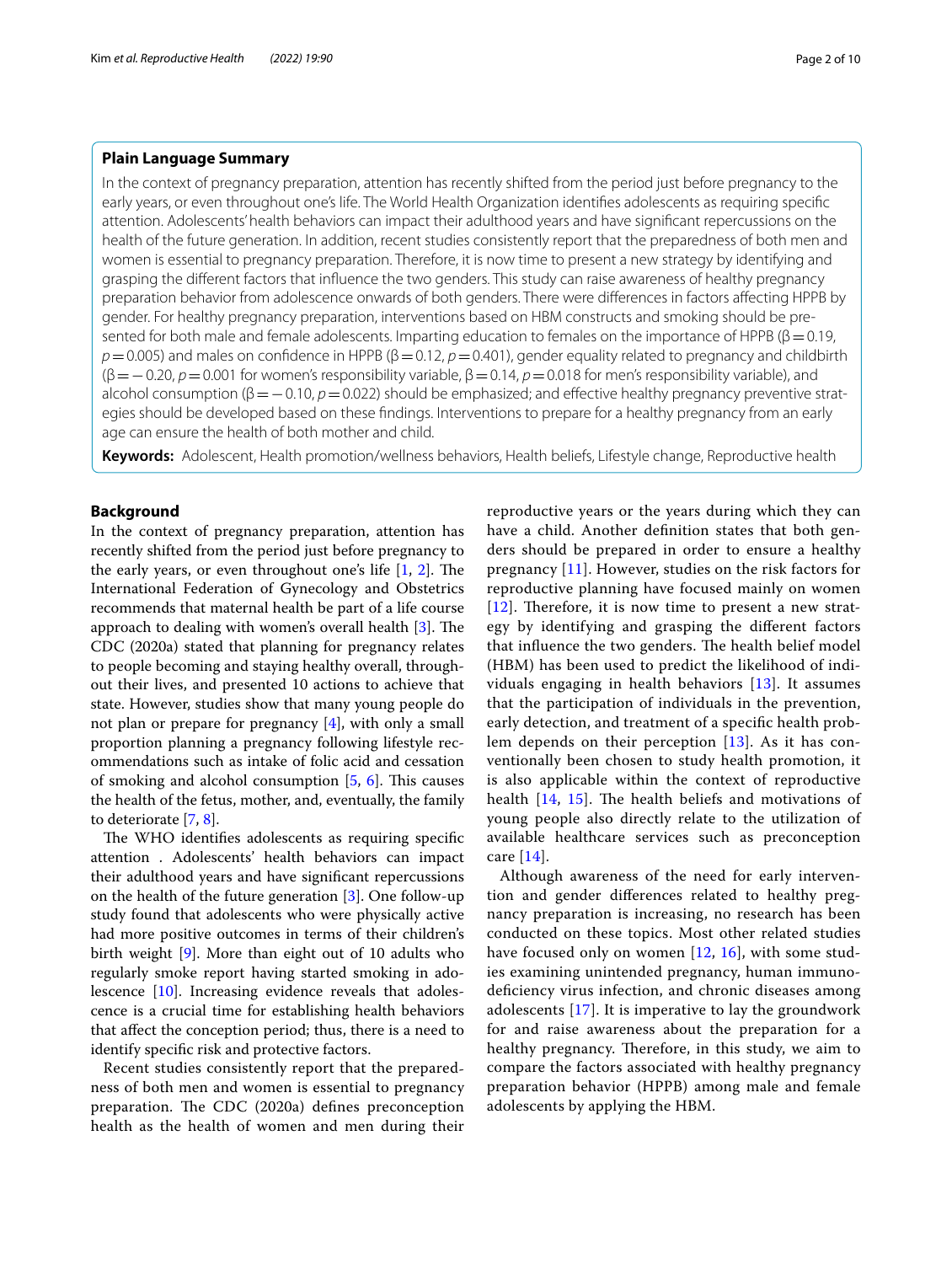# **Methods**

# **Design and sampling**

This cross-sectional study was conducted among male and female Korean adolescents. Convenience sampling was used to recruit participants from two high schools in Gyeonggi-do and Gyeongsangbuk-do provinces. Data analysis was performed on 690 participants, excluding 29 who did not respond, 29 who gave incomplete answers, and six who did not give consent. Our sample size was found to be sufficient based on a power analysis calculated by G\*Power using linear multiple regression with an efect size of 0.15, power of 0.95, and 18 predictors considering a 20% dropout rate for the two gender groups.

# **Measurements**

# *HBM constructs about HPPB*

HBM constructs about HPPB were assessed using a questionnaire developed by the researchers based on the pregnancy planning actions suggested by the CDC [[18](#page-8-17)] and family planning objectives for adolescents based on Healthy People 2030  $[19]$  $[19]$ . They include (a) alcohol abstinence, (b) smoking cessation, (c) contraceptive practice, and (d) sexually transmitted infection (STI) prevention and are characterized by changeable lifestyle behaviors. These items were also related to perceived susceptibility (refecting the individual's thoughts about the possibility of poor fetal and maternal health), perceived severity (refecting the individual's thoughts on how serious and problematic poor fetal and maternal health are), perceived benefts (refecting the individual's thoughts about how HPPB can improve the health of fetus and mother), perceived barriers (refecting the individual's concerns about the cost of engaging in that health behavior), and the likelihood of engaging in HPPB (refecting the individual's thoughts about whether one has the will to prepare for a healthy pregnancy). Items were rated on a four-point Likert scale (1=*not at all*, 2=*slightly*,  $3 = \text{very}$ ,  $4 = \text{extremely}$ ). The internal consistency of items for this questionnaire was estimated using Cronbach's alpha, and value of 0.70–0.90 were considered acceptable (Cronbach's alpha=0.75 for perceived susceptibility, 0.78 for perceived severity, 0.87 for perceived benefts, 0.61 for perceived barriers, 0.72 for likelihood of engaging in HPPB). A panel of experts (a nursing professor, nursing experts, and PhD students) confrmed the instrument's content validity.

#### *Importance of and confdence in HPPB*

The importance of and confidence in HPPB were assessed based on the CDC's (2020b) recommendations for pregnancy planning [\[18](#page-8-17)] and family planning objectives for adolescents based on Healthy People 2030 [[19\]](#page-8-18). Items included (a) proper contraceptive practice, (b) planning in advance for pregnancy and childbirth, (c) abstinence until becoming an adult, (d) not engaging in binge drinking (e) not smoking (f) preventing and managing STIs, (g) maintaining proper weight and physical activity, (h) watching out for harmful chemicals or environment, (i) asking for help if faced with abusive language or physical or sexual violence, (j) maintaining mental health, and (k) getting a vaccine necessary for health maintenance. These 11 items were rated from 0 to 100, with higher mean scores indicating greater importance of and confdence in HPPB. This questionnaire demonstrated good internal reliability and validity (Cronbach's alpha $=0.85$ for importance and 0.87 for confidence). The same panel of experts confrmed its content validity.

# *Gender equality related to pregnancy and birth*

Gender equality related to pregnancy and birth was assessed through a questionnaire developed based on a concept analysis about gender egalitarianism for adolescents [\[20\]](#page-8-19). According to the concept analysis, gender equality was defned as an attitude that does not include stereotypes about the abilities, attributes, and roles of men and women in relation to pregnancy and childbirth, and recognizes the need for institutions and policies to correct gender discrimination in society. Participants were asked about the extent to which women and men are responsible for pregnancy and childbirth, childrearing, efforts for a healthy pregnancy, occurrence of unwanted pregnancy, complications during pregnancy, and high-risk pregnancy. The 10 items were rated on a fve-point Likert scale (1=*not at all*, 2=*slightly*,  $3 = moderately, 4 = very, 5 = extremely.$  This questionnaire demonstrated good internal reliability and validity (Cronbach's alpha $=0.83$ ). The same panel of experts confrmed the content validity.

# *General characteristics*

Demographic characteristics comprised age, religion, living status, and economic status. Health behavior characteristics comprised alcohol consumption experience, smoking experience, and human papillomavirus vaccine (HPV) status based on a checklist of pregnancy planning for adolescents. In addition, sex-related characteristics comprised sex education experience and sexual experience.

# **Ethical considerations**

Ethical approval was obtained from the Institutional Review Board of Seoul National University (IRB No. 1806/003-006). Permission to conduct the study was obtained from the principals of the schools. The assistant researcher explained the study purpose and method to the students. If they agreed to participate, they signed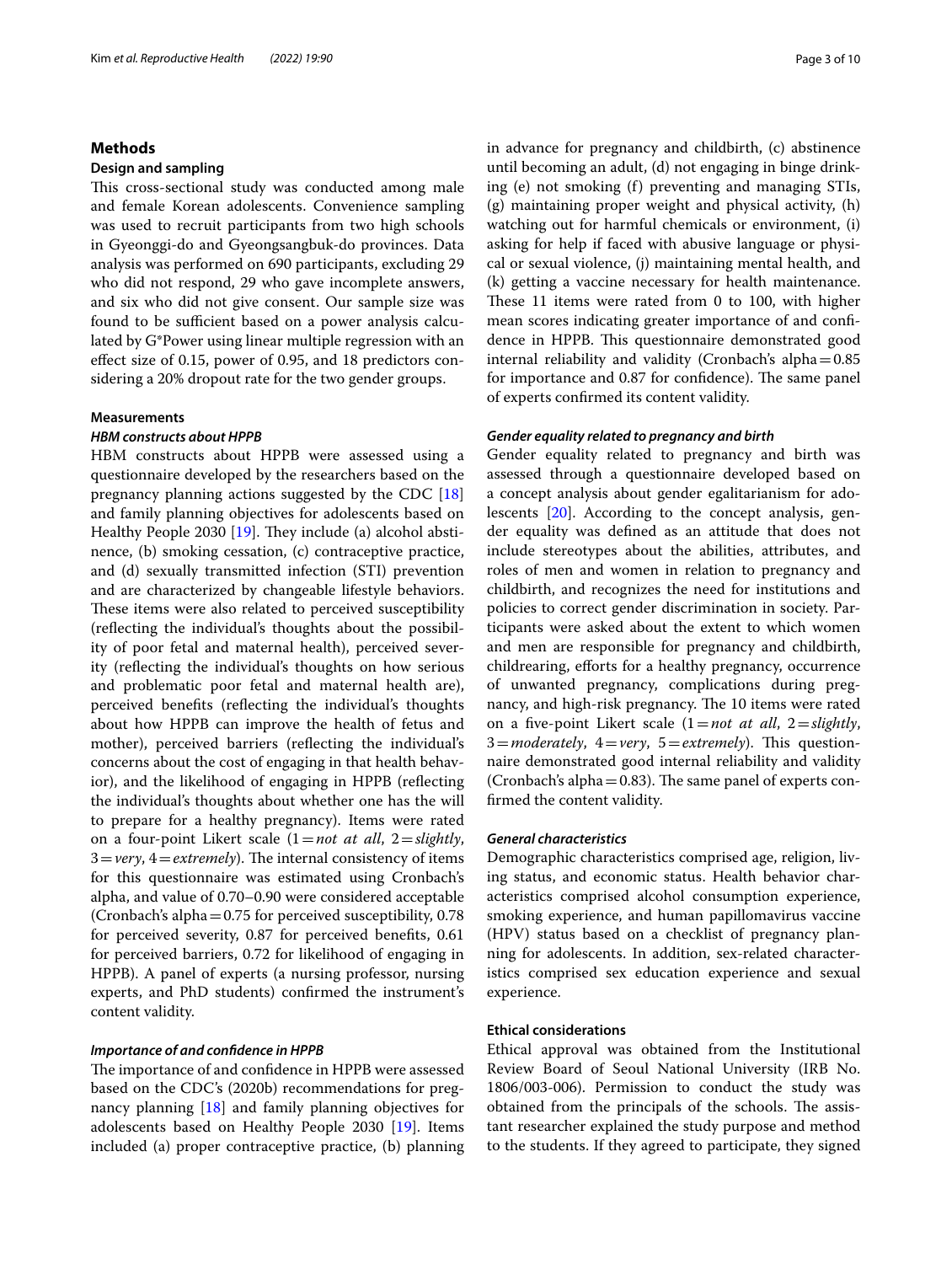written consent and legal representation forms. The participants were assured about the anonymity of their data, their privacy was guaranteed, and they were informed that they could withdraw their participation at any time. Individuals who were parents, did not agree to sign the forms, or did not want to participate were excluded. As the questionnaires contained sensitive information such as sexual experience, they were submitted in an unidentifed document bag to ensure security of the content.

#### **Data collection and analysis**

Data were collected from July 11 to August 24, 2018. The adolescents received a small gift as a reward for participation. All statistical analyses were performed using SPSS version 23 (IBM Corp, Armonk, NY, USA). General characteristics, importance of and confdence in HPPB, gender equality related to pregnancy and birth, and HBM constructs about HPPB were described using means and standard deviations (SDs) for numeric variables and frequency and percentage for categorical covariates. Gender diferences in all variables were described using independent t-tests for numeric variables and chi-squared tests for categorical covariates. Correlates of the likelihood of adolescents engaging in HPPB were described using hierarchical regression. Statistical signifcance was set at *p* < 0.05.

# **Results**

# **Participant characteristics**

Participants' characteristics are presented in Table [1](#page-4-0). Among the 690 participants, 416 were boys and 274 were girls. Their mean age was  $16.8$  years  $(SD=1.0)$ ; 36.4% followed a religion and 28.2% were satisfed with their academic achievement. Additionally, 92.9% were living with family, 93.2% had middle-to-high economic status, 43.2% had alcohol consumption experience, 19.9% had smoking experience, 7.8% had received the HPV vaccine, 80.7% had sexual education experience, and 91.7% did not have sexual experience. Boys were more likely than girls to have smoking experience  $(\chi^2=14.32, p<0.001)$  and be satisfied with their academic achievement ( $\chi^2$  = 20.45, *p*<0.001). More girls than boys, however, received the HPV vaccine ( $\chi^2$ =15.42, *p* < 0.001).

Participants' mean scores on the importance of and confdence in HPPB were 92.25 (*SD*=10.09) and 87.98  $(SD=13.39)$  out of 100, respectively. The responsibility scores of girls and boys were 12.51 (*SD*=3.75) and 15.33 (*SD*=3.63), respectively, with more boys than girls perceiving that women have more responsibility related to pregnancy and childbirth  $(t=5.35, p<0.001)$ . There were no gender diferences in the HBM constructs about HPPB.

# **Correlates of the likelihood of engaging in HPPB**

Factors associated with the likelihood of adolescents engaging in HPPB are presented in Table [2.](#page-6-0) Sociodemographic, health behavior, and sex-related behavior characteristics were entered in step 1. Smoking experience was signifcantly associated with the likelihood of engaging in HPPB (β = −0.27, *p* < 0.001 for boys, β = −0.26, *p* < 0.001 for girls). The importance of and confidence in HPPB were entered in step 2; the signifcant factors in boys were smoking experience ( $\beta = -0.22$ ,  $p < 0.001$ ), importance of HPPB ( $β = 0.14$ ,  $p = 0.031$ ), and confidence in HPPB  $(\beta=0.21, p=0.001)$ , whereas the corresponding factors in girls were smoking experience  $(\beta = -0.25, p < 0.001)$ and the importance of HPPB ( $\beta$ =0.22, *p*=0.003). Gender equality related to pregnancy and birth were entered in step 3; the signifcant factors in boys were smoking experience ( $β = 0.21$ ,  $p < 0.001$ ), confidence in HPPB (β=0.22, *p*=0.001), women's responsibility (β=-0.20, *p*=0.001), and men's responsibility (β=0.14, *p*=0.018), whereas the corresponding factors in girls were smoking experience (β=−0.25, *p*<0.001) and importance of HPPB (β=0.22, *p*=0.003). In step 4, HBM constructs were included and the fnal model was signifcant  $(F=14.41, p<0.001$  for boys,  $F=6.26, p<0.001$  for girls) with a signifcantly better predictor than the model in steps 1, 2, and 3 (Adjusted  $R^2$  = 0.37 for boys, Adjusted  $R^2$ =0.26 for girls). The significant factors in boys were alcohol consumption experience (β = −0.10, *p* = 0.022), smoking experience ( $β = −0.18$ ,  $p < 0.001$ ), confidence in HPPB ( $β = 0.12$ ,  $p = 0.401$ ), perceived susceptibility (β = − 0.13, *p* = 0.005), perceived severity (β = 0.12, *p*=0.015), perceived benefits (β=0.23, *p*<0.001), and perceived barriers (β=−0.18, *p*<0.001), whereas the corresponding factors in girls were smoking experience (β=−0.25, *p*<0.001), importance of HPPB (β=0.19, *p*=0.005), perceived severity (β=0.20, *p*=0.001), and perceived barriers (β=−0.23, *p*<0.001).

# **Discussion**

This study provides novel information by identifying the likelihood of adolescents engaging in HPPB in the future. Importantly, it reveals the common and diferentiating factors between genders regarding the likelihood of engaging in HPPB. Consistent with previous research, we observed gender diferences with regard to academic achievement, smoking experience, HPV vaccination, and women's responsibility toward pregnancy and birth [\[21](#page-8-20)]. It is important to focus on these factors as they lead to diferences in healthy pregnancy behaviors between men and women, such as safe sexual behaviors [[21\]](#page-8-20). In particular, it should be noted that this study is the frst to confrm that the perception of gender equality related to pregnancy and childbirth is still low for adolescents, a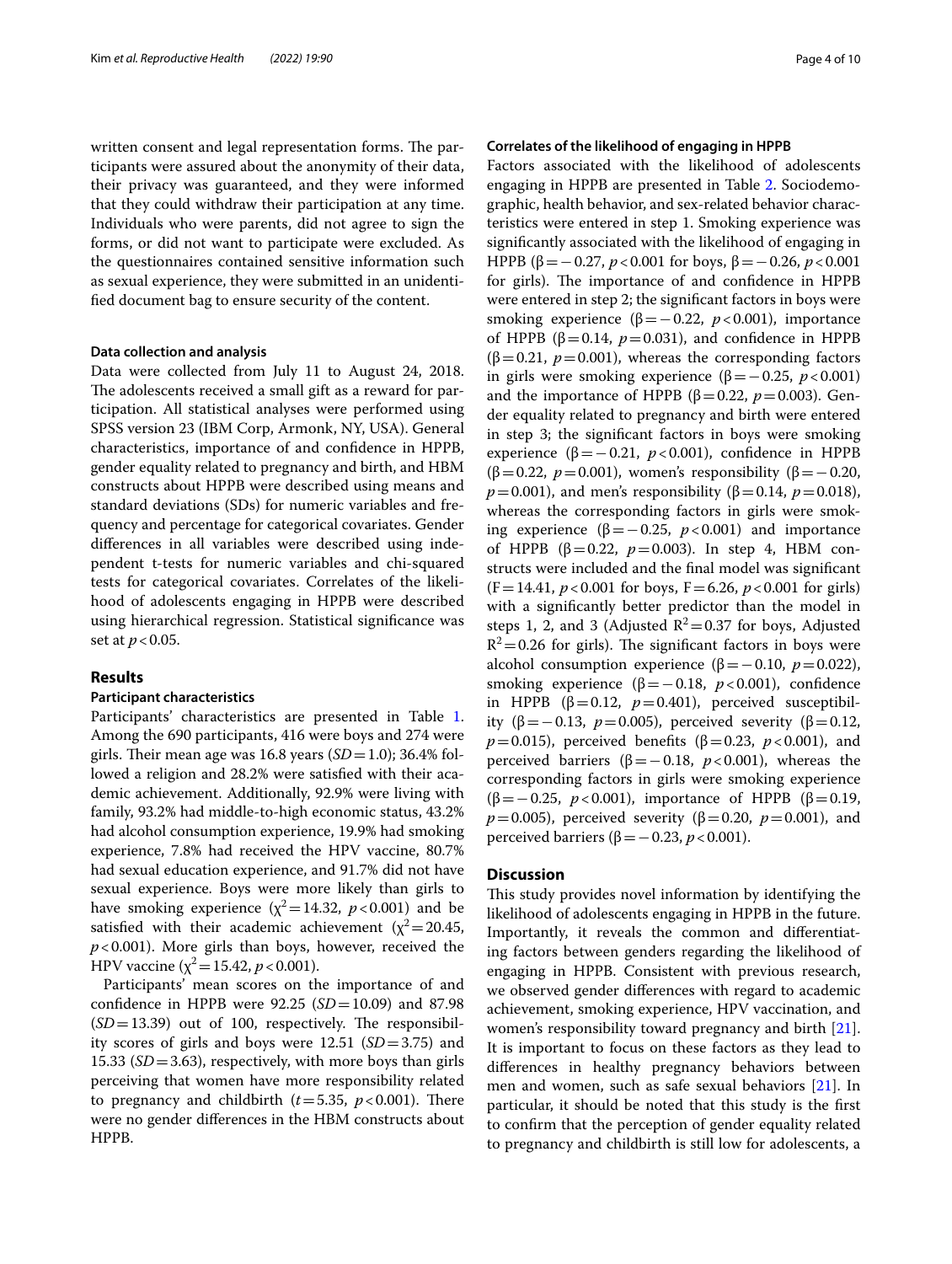# <span id="page-4-0"></span>**Table 1** Participant characteristics (N=690)

| <b>Variables</b>                                                       | <b>Total</b>        | <b>Boys</b><br>$(n=416)$ | Girls<br>$(n = 274)$ | 95% CI  |       | $\chi^2$ or t(P)      |
|------------------------------------------------------------------------|---------------------|--------------------------|----------------------|---------|-------|-----------------------|
|                                                                        | n (%) or $M \pm SD$ |                          |                      | Lower   | Upper |                       |
| Sociodemographic characteristics                                       |                     |                          |                      |         |       |                       |
| Age (years)                                                            | $16.8 \pm 1.0$      | $16.9 \pm 1.0$           | $16.8 \pm 0.9$       |         |       | 0.73(0.467)           |
| 15                                                                     | 66 (9.6)            | 46 (11.0)                | 20(7.3)              |         |       |                       |
| 16                                                                     | 179 (25.9)          | 99 (23.8)                | 80 (29.2)            |         |       |                       |
| 17                                                                     | 245 (35.5)          | 138 (33.2)               | 107 (39.1)           |         |       |                       |
| 18                                                                     | 200 (29.0)          | 133 (32.0)               | 67 (24.4)            |         |       |                       |
| Religion                                                               |                     |                          |                      |         |       | 0.07(0.787)           |
| No                                                                     | 439 (63.6)          | 263 (63.2)               | 176 (64.2)           |         |       |                       |
| Yes                                                                    | 251 (36.4)          | 153 (36.8)               | 98 (35.8)            |         |       |                       |
| Academic achievement                                                   |                     |                          |                      |         |       | 20.45 (< 0.001)       |
| Dissatisfied                                                           | 166 (24.1)          | 78 (18.8)                | 88 (32.1)            |         |       |                       |
| Neither dissatisfied nor satisfied                                     | 329 (47.7)          | 201 (48.3)               | 128 (46.7)           |         |       |                       |
| Satisfied                                                              | 195 (28.2)          | 137 (32.9)               | 58 (21.2)            |         |       |                       |
| Living condition                                                       |                     |                          |                      |         |       | 0.03(0.870)           |
| Without family                                                         | 49 (7.1)            | 29(7.0)                  | 20(7.3)              |         |       |                       |
| With family                                                            | 641 (92.9)          | 387 (93.0)               | 254 (92.7)           |         |       |                       |
| Economic status                                                        |                     |                          |                      |         |       | 2.28 (0.320)          |
| Low                                                                    | 47 (6.8)            | 33 (7.9)                 | 14(5.1)              |         |       |                       |
| Middle                                                                 | 515 (74.6)          | 309 (74.3)               | 206 (75.2)           |         |       |                       |
| High                                                                   | 128 (18.6)          | 74 (17.8)                | 54 (19.7)            |         |       |                       |
| Health behavior characteristics                                        |                     |                          |                      |         |       |                       |
| Alcohol consumption experience                                         |                     |                          |                      |         |       | 2.15 (0.143)          |
| No                                                                     | 392 (56.8)          | 227 (54.6)               | 165 (60.2)           |         |       |                       |
| Yes                                                                    | 298 (43.2)          | 189 (45.4)               | 109 (39.8)           |         |       |                       |
| Smoking experience                                                     |                     |                          |                      |         |       | $14.32 \approx 0.001$ |
| No                                                                     | 553 (80.1)          | 314 (75.5)               | 239 (87.2)           |         |       |                       |
| Yes                                                                    | 137 (19.9)          | 102 (24.5)               | 35 (12.8)            |         |       |                       |
| HPV vaccine                                                            |                     |                          |                      |         |       | 15.42 (< 0.001)       |
| No                                                                     | 636 (92.2)          | 397 (95.4)               | 239 (87.2)           |         |       |                       |
| Yes                                                                    | 54 (7.8)            | 19 (4.6)                 | 35 (12.8)            |         |       |                       |
| Sex-related behavior characteristics                                   |                     |                          |                      |         |       |                       |
| Sexual education experience                                            |                     |                          |                      |         |       | 0.39(0.530)           |
| No                                                                     | 133 (19.3)          | 77 (18.5)                | 56 (20.4)            |         |       |                       |
| Yes                                                                    | 557 (80.7)          | 339 (81.5)               | 218 (79.6)           |         |       |                       |
| Sexual experience                                                      |                     |                          |                      |         |       | 0.15(0.700)           |
| No                                                                     | 633 (91.7)          | 383 (92.1)               | 250 (91.2)           |         |       |                       |
| Yes                                                                    | 57(8.3)             | 33(7.9)                  | 24 (8.8)             |         |       |                       |
| Importance of and confidence in healthy pregnancy preparation behavior |                     |                          |                      |         |       |                       |
| Importance                                                             | $92.25 \pm 10.09$   | $92.02 \pm 10.55$        | $92.60 \pm 9.36$     | $-2.12$ | 0.96  | $-0.74(0.459)$        |
| (range 0-100)<br>Confidence                                            | 87.98 ± 13.39       | $88.22 \pm 13.31$        | $87.61 \pm 13.53$    | $-1.44$ | 2.66  | 0.58(0.559)           |
| (range 0-100)                                                          |                     |                          |                      |         |       |                       |
| Gender equality related to pregnancy and birth                         |                     |                          |                      |         |       |                       |
| Women's responsibility                                                 | $12.51 \pm 3.75$    | $13.12 \pm 3.58$         | $11.59 \pm 3.82$     | 0.97    | 2.09  | 5.35 (< 0.001)        |
| Men's responsibility                                                   | $15.33 \pm 3.63$    | $15.31 \pm 3.27$         | $15.37 \pm 4.13$     | $-0.61$ | 0.50  | $-0.20(0.843)$        |
| HBM constructs about healthy pregnancy preparation behavior            |                     |                          |                      |         |       |                       |
| Perceived susceptibility                                               | $7.23 \pm 2.62$     | $7.37 \pm 2.83$          | $7.09 \pm 2.27$      | $-0.12$ | 0.68  | 1.37(0.172)           |
| Perceived severity                                                     | $13.71 \pm 1.93$    | $13.60 \pm 2.03$         | 13.87 ± 1.76         | $-0.56$ | 0.02  | $-1.80(0.072)$        |
| Perceived benefits                                                     | $13.67 \pm 1.90$    | 13.76±1.93               | $13.53 \pm 1.84$     | $-0.05$ | 0.53  | 1.61(0.109)           |
| Perceived barriers                                                     | $7.30 \pm 2.14$     | $7.27 \pm 2.33$          | $7.35 \pm 1.82$      | $-0.41$ | 0.24  | $-0.52(0.602)$        |
| Likelihood of healthy pregnancy preparation<br>behavior                | $13.54 \pm 2.06$    | $13.56 \pm 2.03$         | $13.53 \pm 2.11$     | $-0.28$ | 0.35  | 0.22(0.824)           |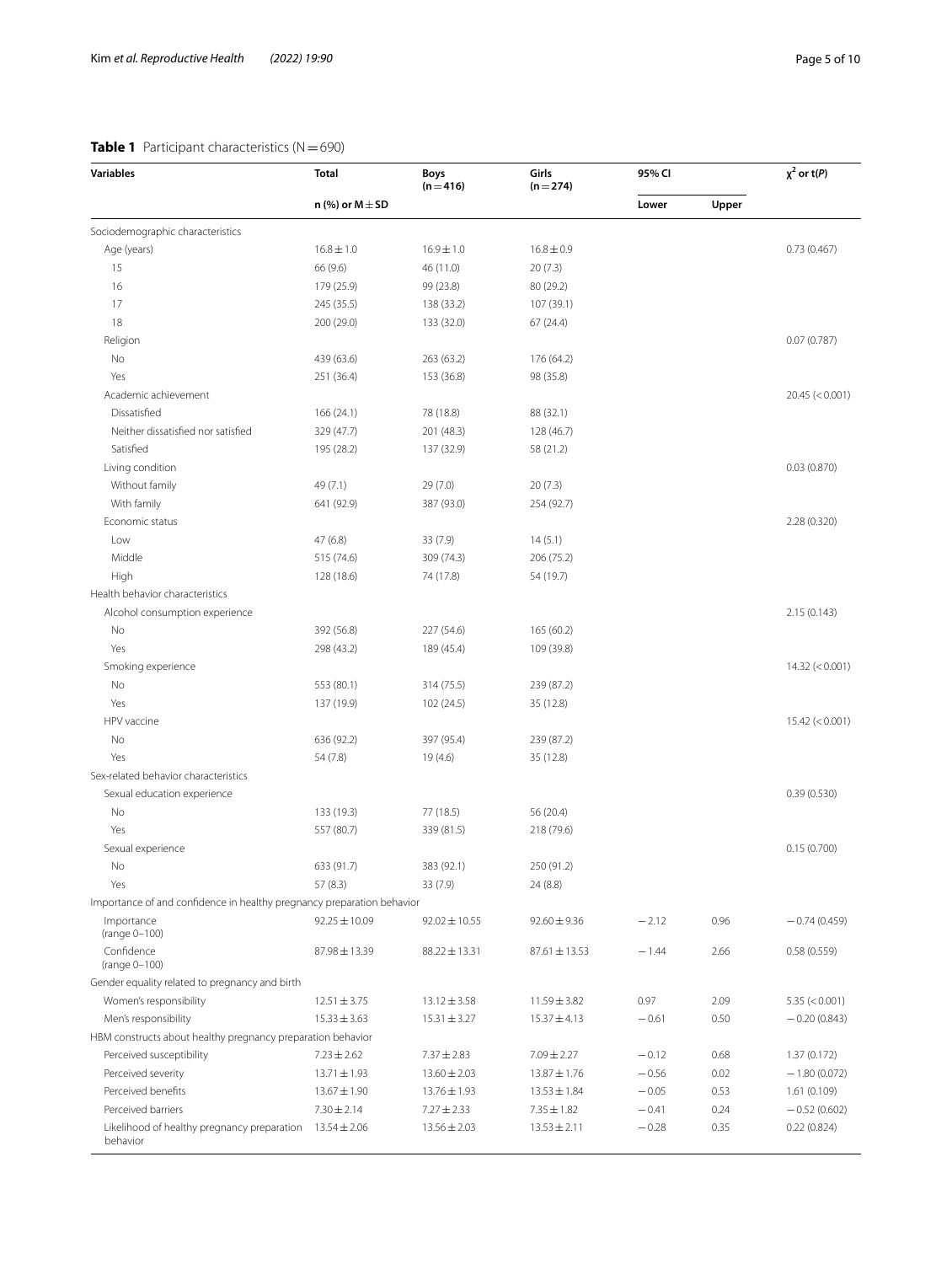#### **Table 1** (continued)

*M* mean; *SD* standard deviation; *CI* confdence interval; *HPV* human papillomavirus; *HBM* health belief model

group that represents the new generation. Another recent study found that young men's perceptions related to their preparation for pregnancy are still low [\[22\]](#page-8-21). Traditionally, HPPB is viewed as the domain and responsibility of women, leading to poor health among following generations  $[23]$ . The fact that gender continues to be a significant diferentiating factor in studies related to attitudes about roles related to pregnancy and childbirth must be recognized by nurses and public policy developers.

Past studies have confrmed that the perceived importance of and confdence in behaviors are important factors impacting the strategy of health promotion activities [[24\]](#page-8-23). In model 2 of the hierarchical regression analysis, the importance and reliability of HPPB were added in addition to the general characteristics. As expected, they signifcantly increased the likelihood of engaging in HPPB, although gender diferences were identifed: the likelihood of engaging in HPPB increased with higher perceived importance in female adolescents and higher confdence in male adolescents. In a previous study, confdence in men's healthy pregnancy readiness was found to prevent teenage pregnancy [\[25\]](#page-8-24). It is important to emphasize the importance of high-risk pregnancies for women and encourage the development of confdence in HPPB for men as they are educated about HPPB. Although providing information regarding health behaviors by itself may be insufficient to ensure their implementation, it proposes a specifc approach to preconception education.

There were differences in gender equality related to pregnancy and childbirth among adolescents, which revealed gender diferences in their likelihood of engaging in HPPB. In model 3 in the hierarchical regression, gender equality related to pregnancy and childbirth was a signifcant factor only for male adolescents. Male adolescents who think women play a greater role in preparing for a healthy pregnancy have a reduced likelihood of engaging in HPPB. For female adolescents, this diference in perception was not associated with their likelihood of engaging in HPPB. In model 4 in the hierarchical regression with the added HBM structure, gender equality related to pregnancy and childbirth was not a signifcant variable, which requires careful interpretation. However, as most research has studied healthy pregnancy readiness with a focus on women [\[16](#page-8-15)], the present results provide new and encouraging evidence. Previous studies have conducted descriptive surveys of the current status of awareness of preconception care according to gender [[26\]](#page-8-25), but this study confrmed the relationship with

the possibility of actual behavioral change. Studies on conception care have reported that the majority of men believe they share equal decision-making responsibility with their female partners [\[27](#page-8-26)]; however, parallel measures do not exist for preconception care. If men continue to take preparing for a healthy pregnancy lightly, it can have adverse health outcomes for mothers and children  $[11]$  $[11]$ . Therefore, in order to encourage healthy pregnancy preparation among men, it is necessary to continuously inform them that the responsibility for these health behaviors lies with both women and men.

The hierarchical regression analysis showed that the explanatory power increased signifcantly when HBM constructs were added to the general characteristics, importance of and confdence in HPPB, and gender equality related to pregnancy and childbirth in model 4. This result aligns with the findings of another study, which revealed that HBM constructs can explain the stage of nutrition behavioral changes for women receiving preconception care [[12\]](#page-8-11). Most previous HBM studies on conception care have been conducted on women during pregnancy, with no studies on men [\[12](#page-8-11), [28](#page-8-27)]. Among HBM constructs, perceived susceptibility, perceived severity, perceived benefts, and perceived barriers were all signifcant factors for male adolescents, and perceived severity and perceived barriers were signifcant factors for female adolescents. It is of paramount importance to consider these gender diferences when developing efective preventive nursing interventions for healthy pregnancy preparation. Since HBM and several kinds of healthy pregnancy behaviors have showed a strong correlation [[28,](#page-8-27) [29](#page-8-28)], the results of this study could be a reliable basis for the newly identifed relationship.

In Model 1 of the hierarchical regression analysis, among the health behavior characteristics, the possibility of participating in HPPB showed both commonalities and differences according to gender. The consumption of alcohol and tobacco in male adolescents and consumption of tobacco in female adolescents was associated with the likelihood of engaging in HPPB. Numerous previous studies have emphasized the life course approach to non-communicable disease, with some highlighting its importance in preparing for a healthy pregnancy [[30\]](#page-8-29). In a previous longitudinal study, smoking before pregnancy led to smoking during pregnancy, which increased the risk of miscarriage and delayed fetal development [[23](#page-8-22)]. Additionally, smoking before pregnancy tends to persist after pregnancy, causing secondhand smoke inhalation in infants. There have also been follow-up studies of women's alcohol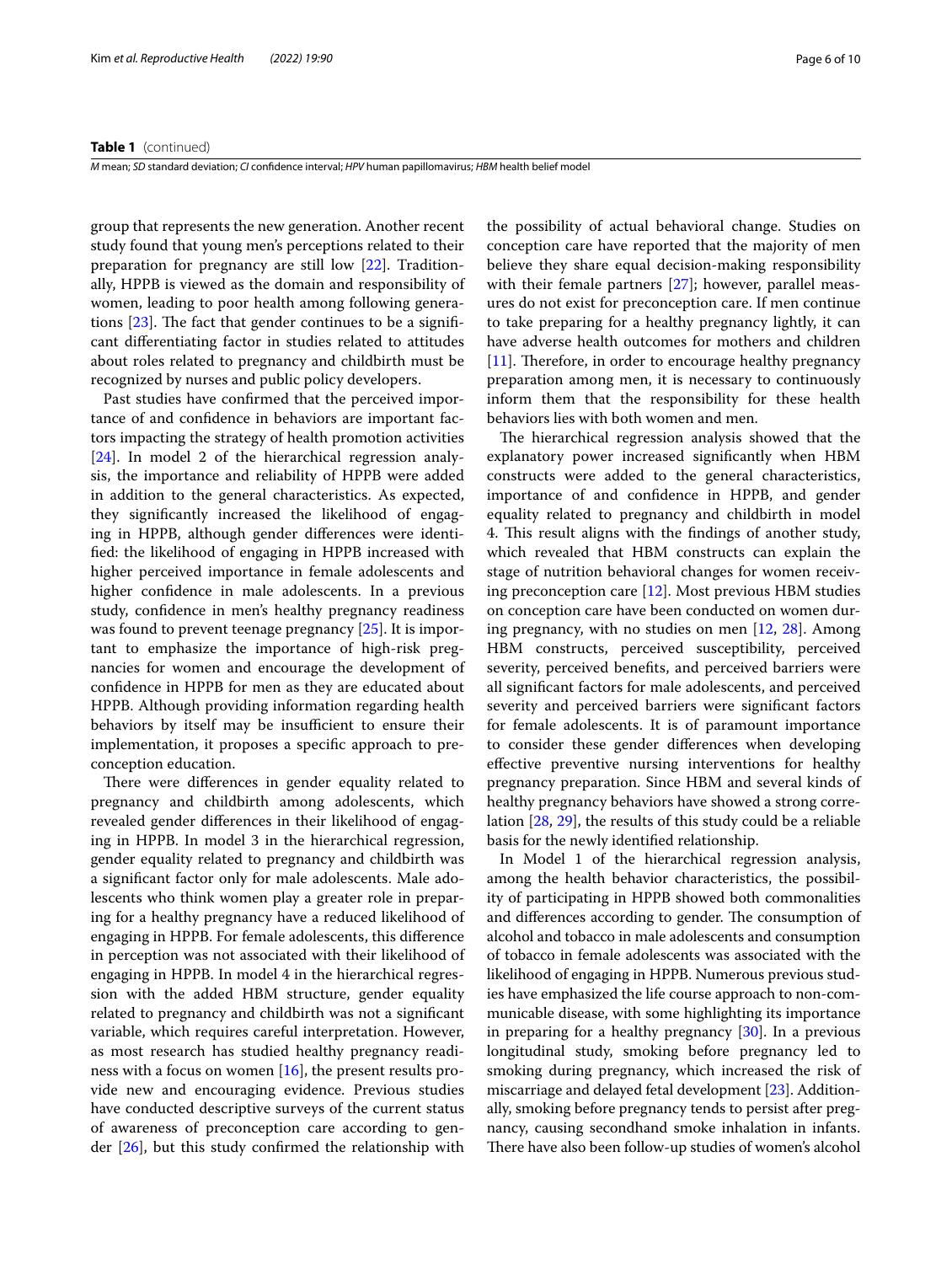# **Variables Boys** (n = 416) **Model 1 Model 2 Model 3 Model 4 B β B β B β B β** (Constant) 13.78 8.61 9.52 8.20 Age (years)  $-0.01 -0.01 -0.00 -0.01 -0.01 -0.03 -0.02 -0.39 -0.39$ Religion 0.11 0.03 0.09 0.02 0.06 0.01 0.06 0.38 Academic achievement 0.08 0.03 −0.01 −0.00 0.02 0.01 0.03 0.28 Living condition  $-0.53$   $-0.07$   $-0.50$   $-0.06$   $-0.51$   $-0.06$   $-0.46$   $-1.44$ Economic status 0.19 0.05 0.15 0.04 0.15 0.04 0.13 0.83 Alcohol consumption experience  $-0.33$   $-0.08$   $-0.22$   $-0.05$   $-0.26$   $-0.06$   $-0.42$   $-2.30*$ <br>
Smoking experience  $-1.29$   $-0.27***$   $-1.06$   $-0.22***$   $-1.01$   $-0.21***$   $-0.83$   $-3.78***$ Smoking experience −1.29 −0.27\*\*\* −1.06 −0.22\*\*\* −1.01 −0.21\*\*\* −0.83 −3.78\*\*\* HPV vaccine −0.09 −0.01 −0.06 −0.01 −0.03 −0.00 0.04 0.10 Sexual education experience 0.33 0.06 0.30 0.06 0.34 0.07 0.11 0.51 Sexual experience 0.24 0.03 0.32 0.04 0.22 0.03 −0.13 −0.43 Importance of HPPB 0.03 0.14\* 0.02 0.11 0.02 1.51 Confidence in HPPB 0.03 0.21\*\* 0.03 0.21\*\* 0.03 0.22\*\* 0.02 2.07\* Women's responsibility − −0.55 −0.20<sup>\*\*</sup> −0.27 −1.80<br>
Men's responsibility − −0.27 −1.80<br>
1.41 − −0.23 −1.41 Men's responsibility Perceived susceptibility −0.09 − 2.85<sup>\*\*</sup> Perceived severity and the set of the control of the control of the control of the control of the control of the control of the control of the control of the control of the control of the control of the control of the cont Perceived benefits and the set of the set of the set of the set of the set of the set of the set of the set of the set of the set of the set of the set of the set of the set of the set of the set of the set of the set of t Perceived barriers  $-0.16$   $-3.88***$  $R^2$  ( $\triangle R^2$ ) 0.11 0.21(0.10) 0.23(0.02) 0.40(0.17) *Adj* R<sup>2</sup> 0.09 0.09 0.19 0.20 0.20 0.37 F(*P*) 4.84\*\*\* 8.83\*\*\* 8.54\*\*\* 14.41\*\*\* **Variables Girls (n**=**274)**

<span id="page-6-0"></span>

**Model 1 Model 2 Model 3 Model 4 B β B β B β B β** (Constant) 18.52 10.52 11.15 10.52 11.15 10.52 11.36 10.52 Age (years) −0.19 −0.08 −0.24 −0.10 −0.26 −0.11 −0.27 −0.12 Religion 0.12 0.03 0.02 0.00 0.02 0.00 −0.15 −0.04 Academic achievement **0.28** 0.10 0.20 0.07 0.22 0.07 0.20 0.07 0.20 Living condition 0.53 0.07 0.37 0.05 0.36 0.05 0.31 0.04 Economic status 0.26 0.06 0.24 0.05 0.22 0.05 0.31 0.07 Alcohol consumption experience  $-0.21$   $-0.05$   $-0.19$   $-0.04$   $-0.18$   $-0.04$   $-0.32$   $-0.07$ <br>
Smoking experience  $-1.66$   $-0.26***$   $-1.58$   $-0.25***$   $-1.56$   $-0.25***$   $-1.57$   $-0.25***$ Smoking experience −1.66 −0.26\*\*\* −1.58 −0.25\*\*\* −1.56 −0.25\*\*\* −1.57 −0.25\*\*\* HPV vaccine 0.27 0.04 0.27 0.04 0.25 0.04 0.22 0.04 Sexual education experience 0.55 0.11 0.55 0.11 0.56 0.11 0.37 0.07 Sexual experience  $0.25$  0.03 0.49 0.07 0.47 0.06 0.25 0.03 Importance of HPPB 0.05 0.22\*\* 0.05 0.22\*\* 0.05 0.22\*\* 0.04 0.19\*\* Confidence in HPPB **6.000** 0.00 0.00 0.02 0.00 0.02 0.00 0.02 0.00 −0.00 Women's role and/or responsibility  $-0.06$   $-0.06$   $-0.06$   $-0.06$   $-0.06$ Men's role and/or responsibility and the control of the control of the control of the control of the control of the control of the control of the control of the control of the control of the control of the control of the c Perceived susceptibility 0.02 0.02 Perceived severity and the control of the control of the control of the control of the control of the control of the control of the control of the control of the control of the control of the control of the control of the Perceived benefts 0.06 0.05 Perceived barriers  $-0.27$   $-0.23***$  $R^2$  ( $\triangle R^2$ ) 0.13 0.18 (0.05) 0.19 (0.01) 0.31 (0.12) *Adj* R<sup>2</sup> 0.10 0.15 0.14 0.26 F(*P*) 4.05\*\*\* 4.90\*\*\* 4.27\*\*\* 6.26\*\*\*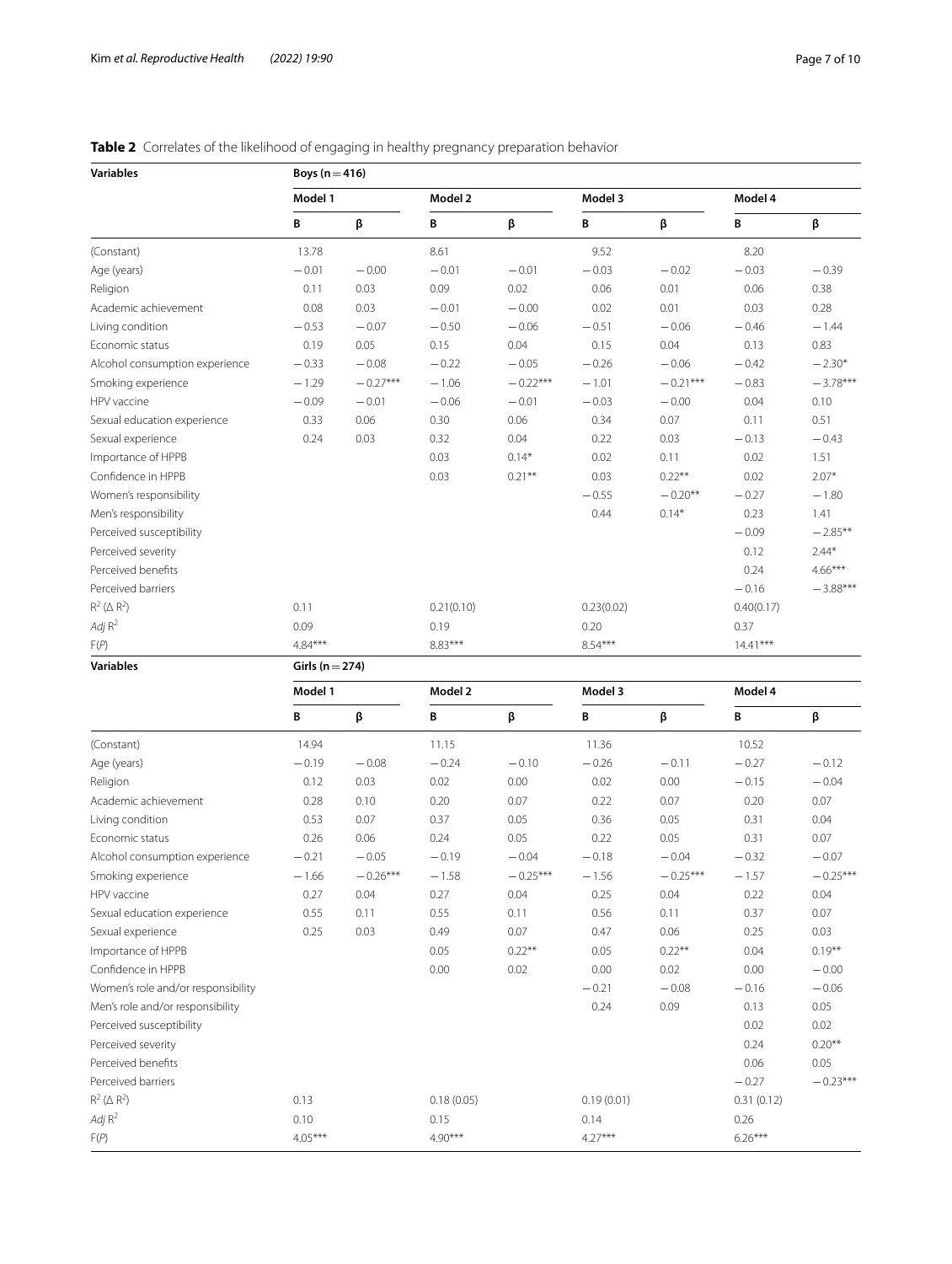#### **Table 2** (continued)

*HPV* human papillomavirus; *HBM* health belief model \**p*<0.05, \*\**p*<0.01, \*\*\**p*<0.001

consumption from pre-pregnancy to pregnancy [\[31](#page-8-30)]. Although there have been no previous studies on men, there is sufficient proof of how men's unhealthy habits afect their own and their children's health outcomes from a life course perspective [\[32\]](#page-8-31). It is important to extend the present fndings regarding male adolescents to determine whether and how alcohol intake during adolescence actually afects the health of spouses during pregnancy as well as the health of ofspring. Abstaining from alcohol and tobacco is an essential HPPB  $[33]$  $[33]$  $[33]$ . Therefore, preventing these experiences early will have a positive efect.

Other participant characteristics such as HPV vaccination and sexual experience were not associated with the likelihood of engaging in HPPB in both boys and girls [[21\]](#page-8-20). In previous studies, contraception rather than sexual experience showed diferences in preventive behavior for STIs and abortion  $[34]$  $[34]$ , showing the similarity to this study's results. In another cross-sectional study, a signifcant relationship was found between HPV vaccination and HPPB like smoking, which is inconsistent with our fndings. Health behavioral characteristics such as HPV vaccination and sexual experience, which were not significant in this study, were considered to have no statistical diference as they were indicators with a small "yes" distribution. This should be reanalyzed in studies with large sample sizes. The main difference between this study and previous research is that the present participants were adolescents who were not planning a pregnancy in the near future. Exploring adolescents' various characteristics and behaviors can lead to preparing the HPPB.

# **Limitations and implications**

This study utilized a cross-sectional design to examine the relationships between the likelihood of adolescents engaging in HPPB and its infuencing factors. Although various participant characteristics were taken into consideration, it is difficult to generalize the findings because the participants were selected through convenience sampling in only one city, not on a national scale. In consideration of the limitations mentioned previously, we propose that, in the future, a large number of individuals from across the country with varying demographic characteristics should be considered, utilizing other sampling techniques. Longitudinal designs are required to properly demonstrate causality. Additionally, future studies should replicate this study to determine whether this likelihood and the infuencing factors identifed result in actual HPPB. It is necessary to collect evidence regarding entry into healthy pregnancies by confrming these fndings through studies on diverse health promotion topics and age groups, including adolescents.

Although providing information about health behaviors alone may not be sufficient to facilitate their implementation, the current fndings highlight the importance of awareness about the mechanism by which behaviors can be modifed. In addition, this study presents feasible and applicable results. This study is one of the first to confrm the recently established concept of preconception as a period for early interventions. In addition, it investigates male adolescents' perceptions of preparing for a healthy pregnancy, unlike traditional femaleoriented research. These findings provide evidence for nurses and community health care professionals regarding the need for preventive interventions and directions to develop such interventions and improve the likelihood of adolescents engaging in HPPB.

# **Conclusions**

The present study details one of the first attempts to raise awareness by identifying the causes of HPPB in adolescence. Although the CDC and WHO have long emphasized this need, the lack of evidence of the importance of early intervention for HPPB has resulted in insignifcant efforts to solve this challenge; thus, it had been difficult to be incorporated into health policy. The results of this study revealed that there were gender diferences in the factors afecting HPPB, and efective healthy pregnancy preventive strategies should be developed based on these results. For healthy pregnancy preparation, interventions related to the HBM constructs and smoking should be ofered for both male and female adolescents. Education on the importance of HPPB for girls and on confdence in HPPB, gender equality related to pregnancy and childbirth, and alcohol consumption for boys should be emphasized. A thorough understanding of HPPB has several implications for practices and policies for intergenerational health. The results of this study can help nurses and community health care professionals recognize the diferences of opinion on HPPB between male and female adolescents and develop or provide appropriate interventions for HPPB.

#### **Abbreviations**

FIGO: Federation of Gynecology and Obstetrics; HBM: Health belief model; HPPB: Healthy pregnancy preparation behavior; STI: Sexually transmitted infection.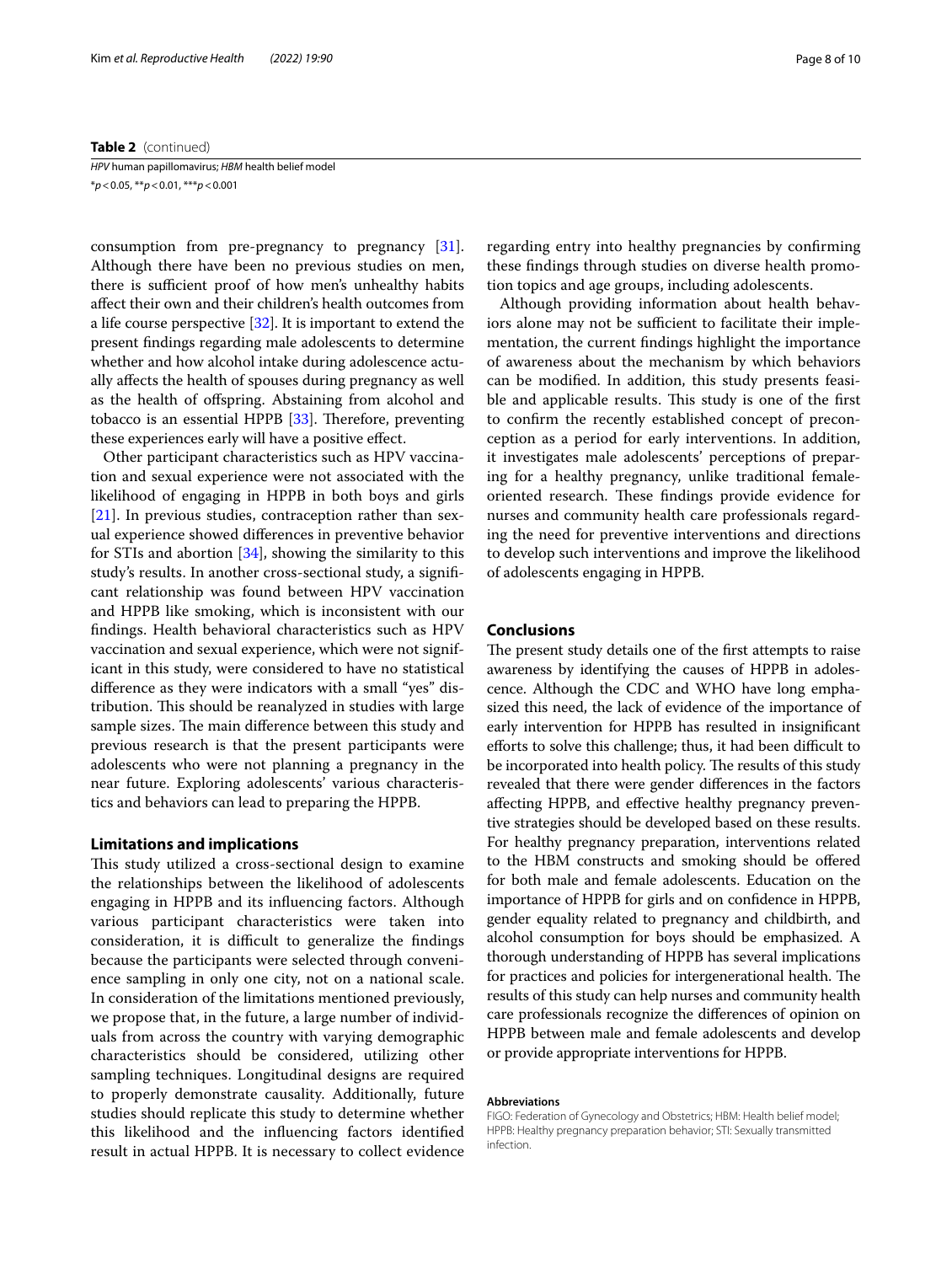#### **Acknowledgements**

Not applicable.

## **Authors' contributions**

KHW designed and directed the project, KSY collected and analyzed data, and KJE wrote the original manuscript draft. All authors read and approved the fnal manuscript.

#### **Funding**

This study was supported by the National Research Foundation of Korea (NRF) grant funded by the Korea government (Grant No. 2018R1A2B2001231, 2022R1G1A1003939) And this research was supported by the BK21 four project (Center for Human-Caring Nurses leaders for thr future) funded by the Ministry of Education (MOE, Korea) and NRF.

#### **Availability of data and materials**

Due to the nature of this research, participants of this study did not agree for their data to be shared publicly, so supporting data is not available.

#### **Declarations**

#### **Ethics approval and consent to participate**

The Seoul National University Institutional Review Board gave approval for the study (IRB 1806/003-006). Study participants were involved voluntarily and provided written informed consent. The confdentiality of study participants' information is frmly monitored by researchers.

#### **Consent for publication**

Not applicable.

#### **Competing interests**

The authors declare that they have no competing interests.

#### **Author details**

<sup>1</sup> Center for Human-Caring Nurse Leaders for the Future by Brain Korea 21 (BK 21) Four Project, College of Nursing, Research Institute of Nursing Science, Seoul National University, Seoul 03080, Republic of Korea. <sup>2</sup>College of Nursing, Gyeongsang National University, Jinju 52727, Republic of Korea. <sup>3</sup>Red Cross College of Nursing, Chung-Ang University, 84 Heukseok-ro, Dongjak-gu, Seoul 06974, Republic of Korea.

# Received: 5 January 2022 Accepted: 21 March 2022

#### **References**

- <span id="page-8-0"></span>Ramos DE. Preconception health: changing the paradigm on wellwoman health. Obstet Gynecol Clin. 2019;46:399–408.
- <span id="page-8-1"></span>2. WHO. Health for the world's adolescents: a second chance in the second decade: summary. Geneva: World Health Organization; 2014.
- <span id="page-8-2"></span>3. Hanson MA, Bardsley A, De-Regil LM, Moore SE, Oken E, Poston L, Ma RC, McAulife FM, Maleta K, Purandare CN. The International Federation of Gynecology and Obstetrics (FIGO) recommendations on adolescent, preconception, and maternal nutrition:"Think Nutrition First"#. Int J Gynecol Obstet. 2015;131:S213–53.
- <span id="page-8-3"></span>4. Arteaga S, Caton L, Gomez AM. Planned, unplanned and in-between: the meaning and context of pregnancy planning for young people. Contraception. 2019;99:16–21.
- <span id="page-8-4"></span>5. Backhausen MG, Ekstrand M, Tydén T, Magnussen BK, Shawe J, Stern J, Hegaard HK. Pregnancy planning and lifestyle prior to conception and during early pregnancy among Danish women. Eur J Contracept Reprod Health Care. 2014;19:57–65.
- <span id="page-8-5"></span>6. Jawad A, Patel D, Brima N, Stephenson J. Alcohol, smoking, folic acid and multivitamin use among women attending maternity care in London: a cross-sectional study. Sex Reprod Healthc. 2019;22:100461.
- <span id="page-8-6"></span>7. Abraham M, Alramadhan S, Iniguez C, Duijts L, Jaddoe VW, Den Dekker HT, Crozier S, Godfrey KM, Hindmarsh P, Vik T. A systematic review of maternal smoking during pregnancy and fetal measurements with metaanalysis. PLoS ONE. 2017;12:e0170946.
- <span id="page-8-7"></span>8. Popova S, Lange S, Probst C, Gmel G, Rehm J. Estimation of national, regional, and global prevalence of alcohol use during pregnancy and fetal alcohol syndrome: a systematic review and meta-analysis. Lancet Glob Health. 2017;5:e290–9.
- <span id="page-8-8"></span>9. Xie Y, Madkour AS, Harville EW. Preconception nutrition, physical activity, and birth outcomes in adolescent girls. J Pediatr Adolesc Gynecol. 2015;28:471–6.
- <span id="page-8-9"></span>10. Robinson S, Harris H, Dunstan S. Smoking and drinking among adults, 2009. Newport: Office for National Statistics; 2011.
- <span id="page-8-10"></span>11. Nobles-Botkin J, Lincoln A, Cline J. Preconception care resources: where to start. J Midwifery Womens Health. 2016;61:365–9.
- <span id="page-8-11"></span>12. Malverdy Z, Kazemi A. Health beliefs and stages of changes to improve behaviors among obese and overweight women undergoing preconception care. Iran J Nurs Midwifery Res. 2016;21:595.
- <span id="page-8-12"></span>13. Champion VL, Skinner CS. The health belief model. Health Behav Health Educ Theor Res Pract. 2008;4:45–65.
- <span id="page-8-13"></span>14. Weisman CS, Hillemeier MM, Chase GA, Misra DP, Chuang CH, Parrott R, Dyer A-M. Women's perceived control of their birth outcomes in the Central Pennsylvania Women's Health Study: implications for the use of preconception care. Womens Health Issues. 2008;18:17–25.
- <span id="page-8-14"></span>15. Ben-Shlomo Y, Kuh D. A life course approach to chronic disease epidemiology: conceptual models, empirical challenges and interdisciplinary perspectives. Oxford: Oxford University Press; 2002.
- <span id="page-8-15"></span>16. Thompson EL, Vázquez-Otero C, Vamos CA, Marhefka SL, Kline NS, Daley EM. Rethinking preconception care: a critical, women's health perspective. Matern Child Health J. 2017;21:1147–55.
- <span id="page-8-16"></span>17. Hood KK. Preconception counseling for adolescent females with type 1 diabetes: the READY-girls program. Curr Diabetes Rep. 2010;10:393–5.
- <span id="page-8-17"></span>18. CDC. Planning for pregnancy. 2020. [https://www.cdc.gov/preconcept](https://www.cdc.gov/preconception/planning.html) [ion/planning.html.](https://www.cdc.gov/preconception/planning.html) Accessed 05 Jan 2022.
- <span id="page-8-18"></span>19. Family Planning: Imporving pregnancy and prevnet unintended pregnancy. [https://health.gov/healthypeople/objectives-and-data/browse](https://health.gov/healthypeople/objectives-and-data/browse-objectives/family-planning)[objectives/family-planning.](https://health.gov/healthypeople/objectives-and-data/browse-objectives/family-planning) Accessed 05 Jan 2022.
- <span id="page-8-19"></span>20. Kim Y, Lee S. Development of Korean Gender Egalitarianism Scale for Adolescent (KGES-A) tools. Women's Stud. 2002;63:136–56.
- <span id="page-8-20"></span>21. Grandahl M, Larsson M, Dalianis T, Stenhammar C, Tyden T, Westerling R, Neveus T. Catch-up HPV vaccination status of adolescents in relation to socioeconomic factors, individual beliefs and sexual behaviour. PLoS ONE. 2017;12:e0187193.
- <span id="page-8-21"></span>22. Hardee K, Croce-Galis M, Gay J. Are men well served by family planning programs? Reprod Health. 2017;14:1–12.
- <span id="page-8-22"></span>23. Tong VT, Dietz PM, Morrow B, D'Angelo DV, Farr SL, Rockhill KM, England LJ. Trends in smoking before, during, and after pregnancy—Pregnancy Risk Assessment Monitoring System, United States, 40 sites, 2000–2010. Morb Mortal Wkly Rep Recomm Rep. 2013;62:1–19.
- <span id="page-8-23"></span>24. Nudelman G, Ivanova E. The relationship between frequency of performance and perceived importance of health behaviours. J Health Psychol. 2020;25:1692–706.
- <span id="page-8-24"></span>25. Jaccard J. Careful, current, and consistent: tips to improve contraceptive use. Washington, DC: National Campaign to Prevent Teen Pregnancy; 2010.
- <span id="page-8-25"></span>26. Al-Akour N, Sou'Ub R, Mohammad K, Zayed F. Awareness of preconception care among women and men: a study from Jordan. J Obstet Gynaecol. 2015;35:246–50.
- <span id="page-8-26"></span>27. Mitchell EW, Levis DM, Prue CE. Preconception health: awareness, planning, and communication among a sample of US men and women. Matern Child Health J. 2012;16:31–9.
- <span id="page-8-27"></span>28. Baharzadeh K, Marashi T, Saki A, Zare Javid A, Araban M. Using of health belief model to promote preventive behaviors against iron defciency anemia among pregnant women. J Res Health. 2017;7:754–62.
- <span id="page-8-28"></span>29. Shafeian M, Kazemi A. A randomized trial to promote physical activity during pregnancy based on health belief model. J Edu Health Promot. 2017;6:40.
- <span id="page-8-29"></span>30. Jacob CM, Baird J, Barker M, Cooper C, Hanson M. The importance of a life course approach to health: chronic disease risk from preconception through adolescence and adulthood. Geneva: World Health Organization; 2017. p. 1–41.
- <span id="page-8-30"></span>31. Skagerstrom J, Chang G, Nilsen P. Predictors of drinking during pregnancy: a systematic review. J Womens Health. 2011;20:901–13.
- <span id="page-8-31"></span>32. Kotelchuck M, Lu M. Father's role in preconception health. Matern Child Health J. 2017;21:2025–39.